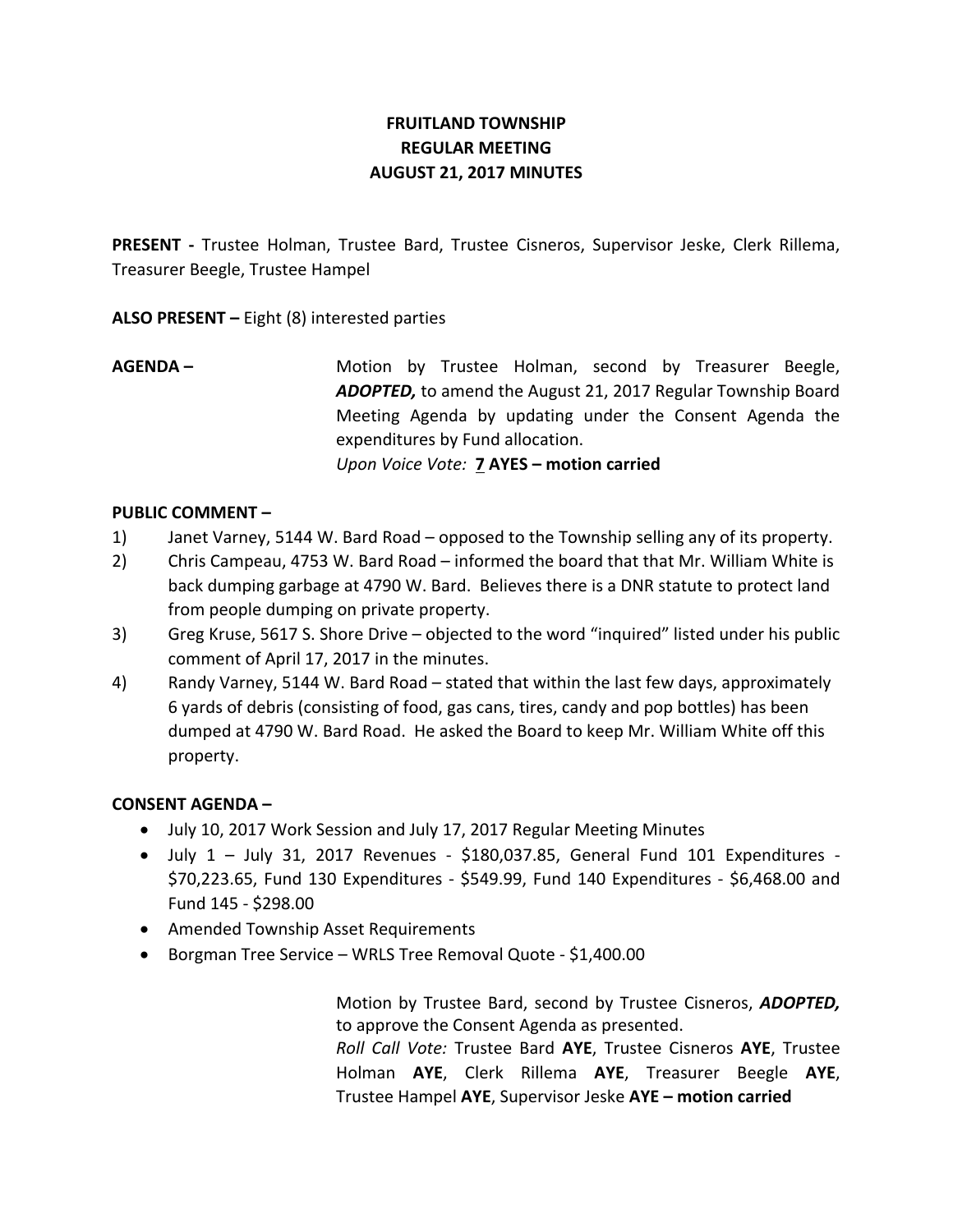### **AUDIT PRESENTATION – FY 2016-17 –**

Motion by Trustee Cisneros, second by Trustee Holman, *ADOPTED,* to accept the auditor's report and approve the FY 2016-2017 audit as submitted. *Roll Call Vote:* Trustee Cisneros **AYE**, Trustee Holman **AYE**, Trustee Bard **AYE**, Trustee Hampel **AYE**, Treasurer Beegle **AYE**, Clerk Rillema **AYE**, Supervisor Jeske **AYE – motion carried**

### **OLD BUSINESS –**

1) Ordinance No. 136 - 2015 International Fire Code

Motion by Trustee Holman, second by Clerk Rillema, *ADOPTED,*  to adopt Ordinance No. 136 – 2015 International Fire Code as submitted. *Roll Call Vote:* Trustee Holman **AYE**, Clerk Rillema **AYE**, Treasurer Beegle **AYE**, Trustee Bard N**AY**, Trustee Cisneros **AYE**, Trustee

Hampel **AYE**, Supervisor Jeske **AYE – motion carried**

2) Ordinance No. 137 – Zoning Ordinance Amendments –

Motion by Trustee Bard, second by Trustee Holman, *ADOPTED,* to adopt Ordinance No. 137 – Zoning Ordinance Amendments as submitted.

*Roll Call Vote:* Trustee Bard **AYE**, Trustee Holman **AYE**, Treasurer Beegle **AYE**, Trustee Cisneros **AYE**, Trustee Hampel **AYE**, Clerk Rillema **AYE**, Supervisor Jeske **AYE – motion carried**

### **NEW BUSINESS –**

1. Release and Discharge of Right of Way – Saxe Drain –

Motion by Clerk Rillema, second by Trustee Bard, *ADOPTED,* to approve the Release and Discharge of Right of Way with Charles E. Silky, Jr., for the SAXE Drain Project.

*Roll Call Vote:* Clerk Rillema **AYE**, Trustee Bard **AYE**, Trustee Cisneros **AYE**, Trustee Holman **AYE**, Treasurer Beegle **AYE**, Trustee Hampel **AYE**, Supervisor Jeske **AYE – motion carried**

2. Resolution 2017-14 – Authorization to sell Township Owned Property –